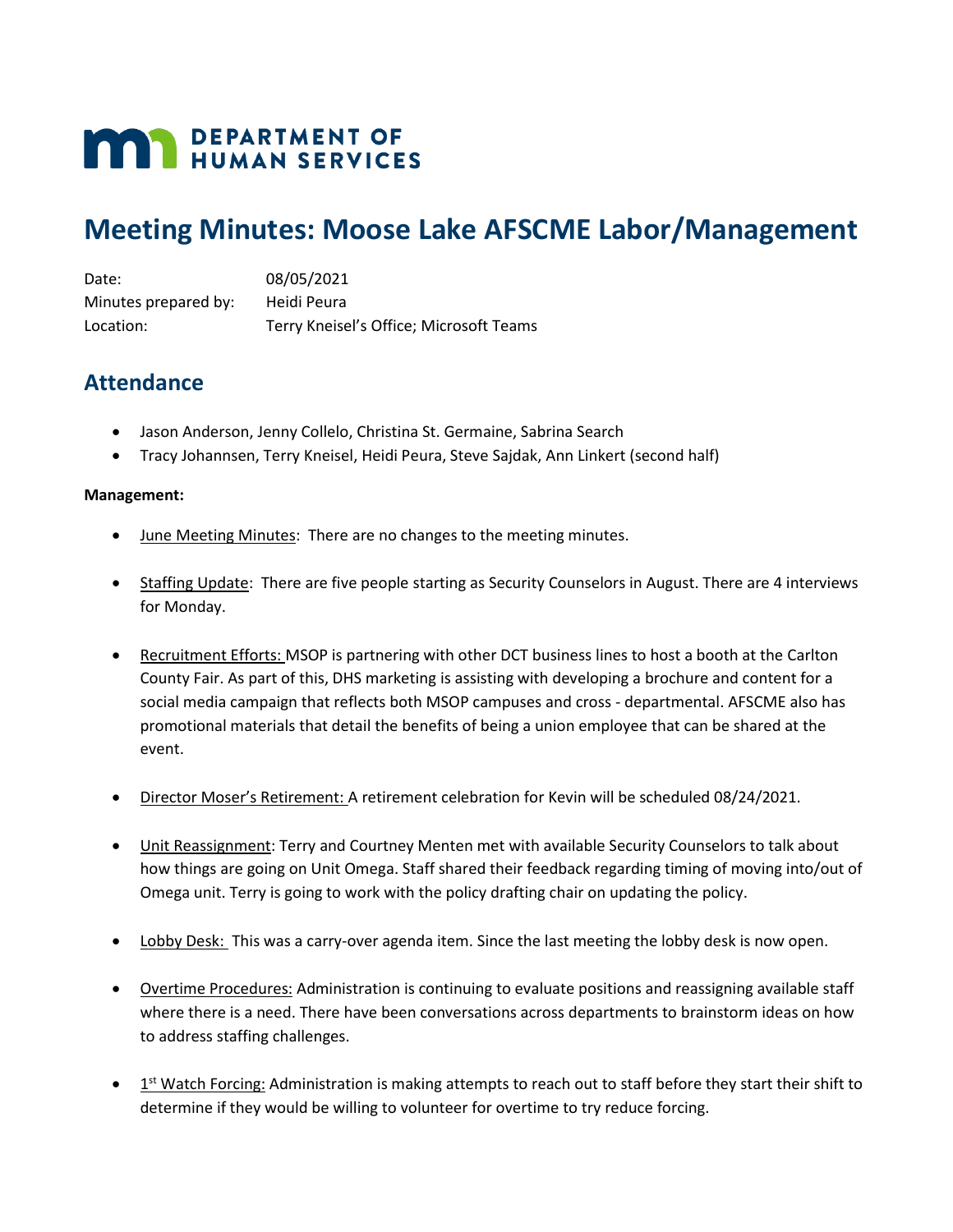• Mask Stations: A memo to staff will be forthcoming which states that masks should be changed daily.

### **Labor:**

- Security staff asked to retrieve evidence after deemed crime scene: Terry explained there is an OSI on call who may be from a different geographic region who manages situations via phone. There may be times that a room is secured until the next business day if OSI staff are not available.
- OSI requesting security staff do BER for their investigation evidence: AFSCME requested clarity on when Security Staff will be asked to do the BER. Administration clarified that when Security Counselors are listening to phone calls and hear a violation, the Security Counselor should be writing a BER. When OSI listens to a phone call and finds a violation that requires a BER, the OSI staff are expected to write the report.
- N95 Fit Testing/Mask Update: There are two different kinds of masks available; 7500 of the Pleats Plus version and 460 of the 3M Aura version. AFSCME would like every Security Counselor to be FIT tested and expressed safety concerns about the lack of FIT testing across Security Counselors. AFSCME explained that if there is only a small group of employees FIT tested, there is potential for them to be continually forced resulting in exhaustion. AFSCEME added that a lack of FIT testing could increase the potential for COVID to spread through the facility, staff and their families. Management reviewed some of the challenges regarding FIT testing as staff are opposed to getting FIT tested, resulting in poor voluntary participation. There was a lack of response despite multiple attempts to request volunteers. Management will share the request with Senior Management to have all Security Counselor's FIT tested. Management noted that N95 masks are required on the quarantine units. Management asked for clarification on if AFSCME was suggesting that MSOP mandate N95 fit testing and wearing of the N95 mask. AFSCME asked that this be tabled until the topic could be further discussed with their members.
- Delta Variation: AFSCME requested information on how MSOP is preparing for the COVID-19 Delta variations potential presence within the facility. Management detailed that there are ongoing meetings and discussions in place along with the previous action items.
- Military Ceremony Leave: Management previously addressed this topic. AFSCME would like further communication to supervisors so they are aware that a level 1 report does not need to be written. Administration will communicate with supervisors.
- Screen Covers: AFSCME is requesting computer screen protectors at all of the units.
- Hospital Coverage: AFSCME had a conversation with Terry regarding hospital coverage. There were some follow-up conversations. Management stressed the importance of staff utilizing electronic communication logs as the policy intended. Treatment staff are not seeing the paper logs.
- Contacting Human Resources: Staff members are frustrated with receiving a response from Human Resources, including Leave Management and personnel file requests. If staff are not able to contact